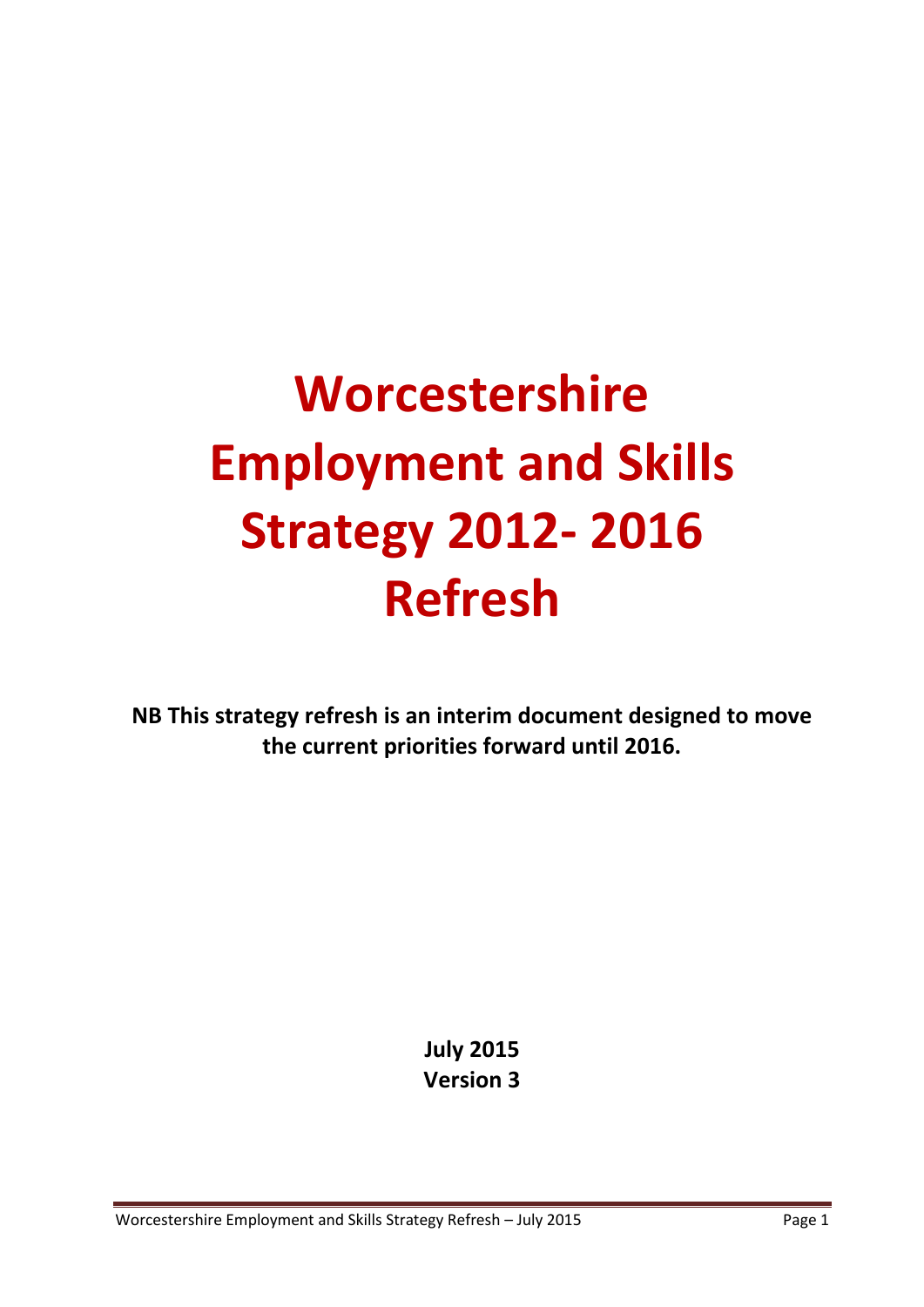#### **Contents**

| <b>1. Executive Summary</b>                                   | 5  |
|---------------------------------------------------------------|----|
| 2. Priority 1 – Skills and Workforce Planning                 | 6  |
| 3. Priority 2 – Connecting Schools and Business               | 10 |
| 4. Priority 3 – Increasing Employability                      | 13 |
| 5. LEP Business Plan Skills Targets                           | 15 |
| 6. Appendix A – Employment and Skills Statistical Information | 16 |

**Page No**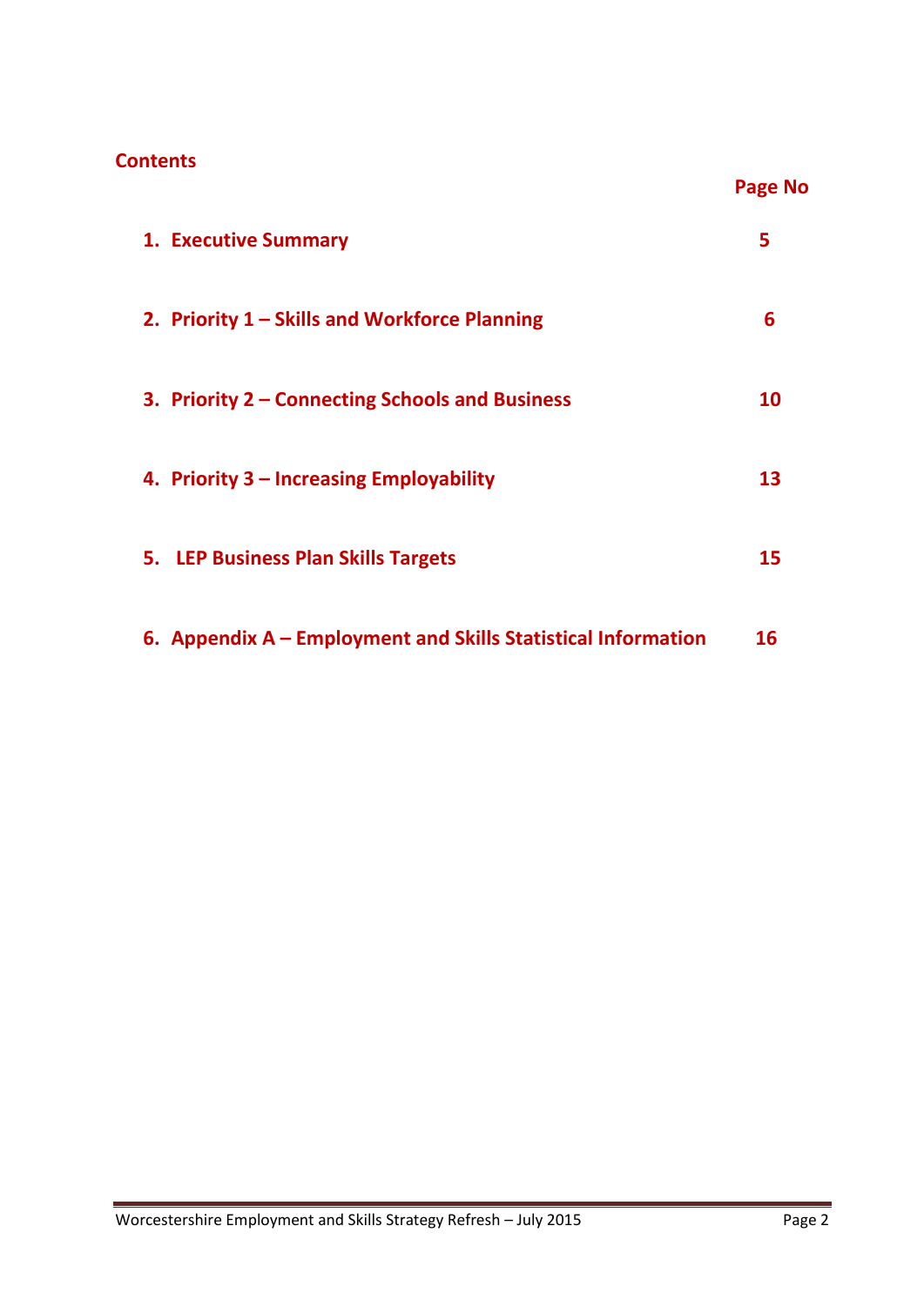## **Membership of the Employment and Skills Board**

| <b>Name</b>            | <b>Company Name</b>                                  |
|------------------------|------------------------------------------------------|
| Carl Arntzen<br>Chair) | Worcester Bosch                                      |
| Kim Cook               | <b>Worcestershire Training Providers Association</b> |
| Tony McDowell          | <b>Encription Ltd</b>                                |
| <b>Tamsin Jones</b>    | FE Colleges Principal Representative                 |
| Paul Topping           | South Bromsgrove High School                         |
| Kay Dovey              | <b>Fortis Living</b>                                 |
| Simon Murphy           | Sandwell Local Improvement Finance Trust Ltd.        |
| Gary Woodman           | Worcestershire LEP                                   |
| <b>Marcus Burton</b>   | Yamazaki Mazak Ltd                                   |
| Mark Richardson        | University of Worcester                              |
| Lindsey Cooke          | Hanley Castle High School                            |
| <b>Gail Quinton</b>    | Worcestershire County Council                        |
| John Edwards           | Worcestershire County Council                        |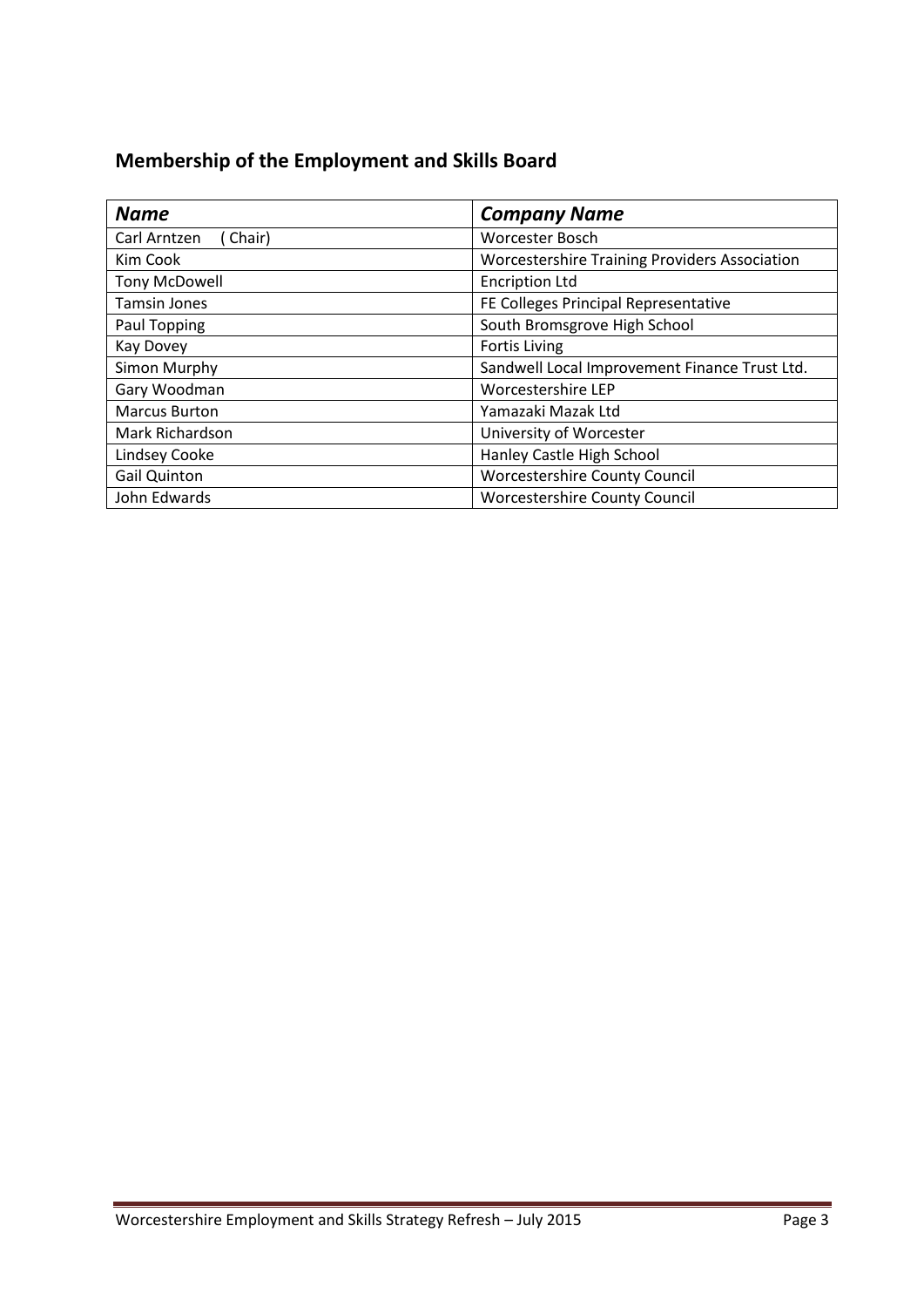#### **Executive Summary**

In 2012, the Employment and Skills Board following consultation across Worcestershire set its strategy for the next 4 years around three key employment and skills priorities as follows :-

- **Skills and Workforce Planning**
- **EXTERGHERIM** Strengthening the relationship between Business and Schools
- **Increasing employability**

Over this time it has put into place programmes of delivery and initiatives to support these priorities but now finds the ESB needing to realign its priorities to continue this activity and is therefore refreshing the targets within the 2012 strategy to take it through to 2016, when a new consultation exercise will need to commence to look at the next four years. This refresh also takes into consideration the LEPs priorities set in the Strategic Economic Plan and refreshes the details in line with the SEP and the LEP's business plan. The refresh has also considered those initial targets that are no longer relevant to the current economic situation within Worcestershire.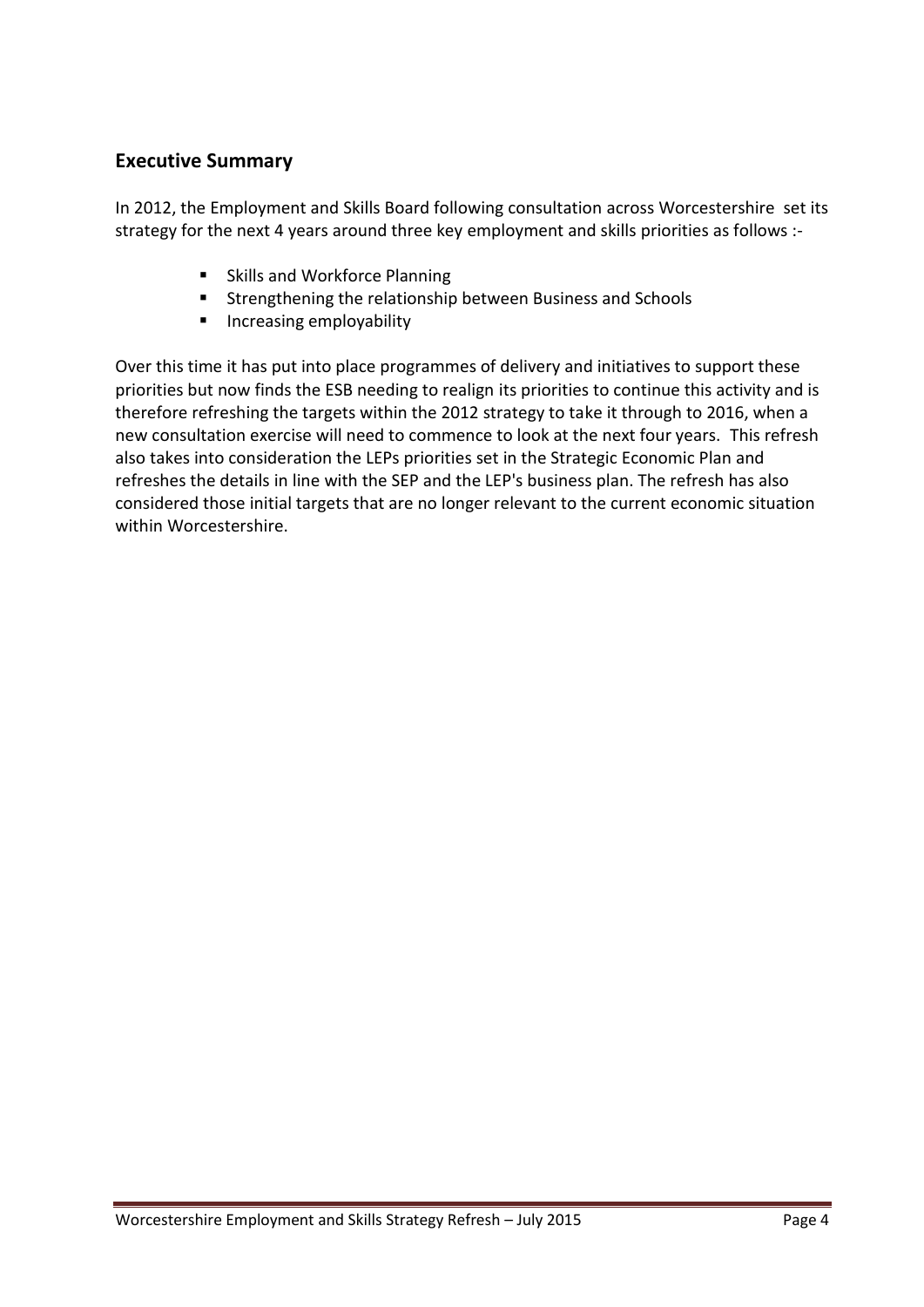### *Priority 1: Skills and Workforce Planning*

#### *Increasing apprenticeships; developing graduate level opportunities; and increasing private sector investment in skills.*

*Increasing apprenticeships;* Since 2012, the Worcestershire Apprenticeship Group (WAGs), a subgroup of the Employment and Skills Board (ESB) has been focused on increasing the number of employers taking on apprentices and young people considering apprenticeships.

|                                 | 2010/11 | 2013/14 | % Change |
|---------------------------------|---------|---------|----------|
| Numbers of Apprenticeships      | 6850    | 9480    | +38%     |
| Participating                   |         |         |          |
| Number of Workplaces            | 2090    | 2770    | $+33%$   |
| <b>Numbers of Starts</b>        |         |         |          |
| 16-18 yrs old                   | 1190    | 1345    | $+13%$   |
| 18-24 yrs old                   | 1610    | 1623    | $+5%$    |
| $25+$ yrs old                   | 2140    | 1850    | $-11%$   |
| Intermediate (Level2)           | 3330    | 3180    | -5%      |
| Advanced (Level 3)              | 1590    | 1490    | -6%      |
| Higher (Level 4)                | 30      | 140     | +367%    |
| Apprenticeships starts all ages | 4940    | 4818    | $-2%$    |
|                                 |         |         |          |
| Engineering & Manufacturing     | 690     | 770     | 12%      |
| <b>Technologies Starts</b>      |         |         |          |
| <b>Apprenticeship Starts</b>    | 2011/12 | 2012/13 | 2013/14  |
|                                 |         |         |          |
| Total                           | 5670    | 5690    | 4818     |
|                                 |         |         |          |
| Total Starts 2011/2014 = 16178  |         |         |          |
|                                 |         |         |          |

\*data sourced fro[m https://www.gov.uk/government/statistical-data-sets/fe-data-library-apprenticeships and LEP 2013/14](https://www.gov.uk/government/statistical-data-sets/fe-data-library-apprenticeships%20%20and%20LEP%202013/14) data cube

\*\* Data based on learner residence based in Worcestershire

The group's activity has been primarily focused around increasing the numbers of 16-18 year olds who start apprenticeships as well as preparing a pipeline of apprentices through schools. Over the last three years the groups has achieved:-

- Launched the Worcestershire Apprenticeship Brand and website in Feb 2015, This website is currently averaging 296 hits per day (April/May average 2015)
- Increased the number of 16-18 year olds starting an apprentice year on year from  $2010 -$ 2014 by 13%
- Completed over 16'000 new apprenticeship starts between 2010 2014
- Increased the number of higher apprenticeship starts by 350%
- Increased the number of Engineering & Manufacturing Technologies starts by 12%
- Schools Engagement Programme Implemented 14 schools engaged since April 14, 1300 pupils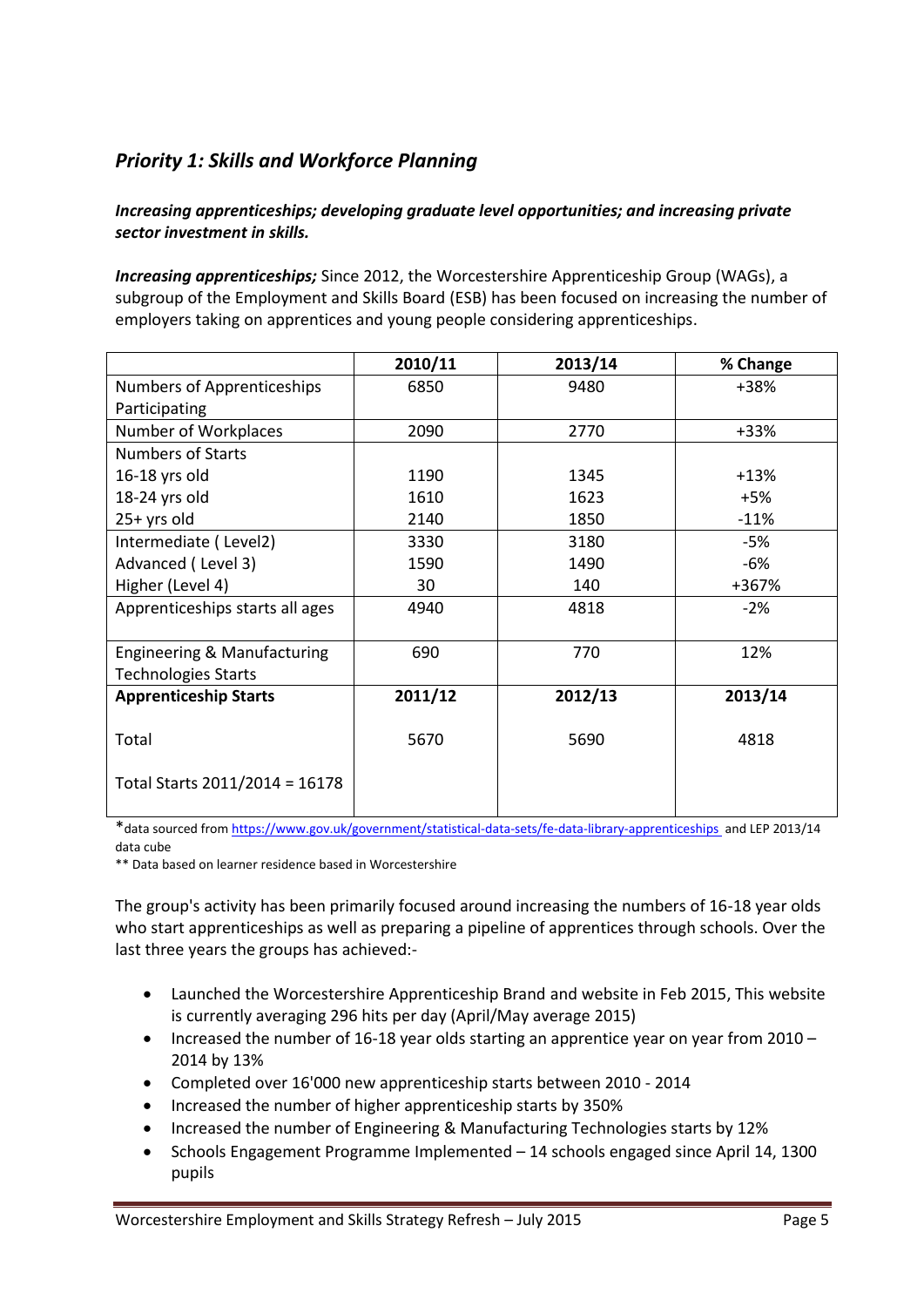- SME Engagement Programme Implemented 250 SMEs engaged since April 14, 223 new apprenticeship vacancies created by end of May 2015
- Apprenticeship Clearing House tender has been launched April 2015 for launch September 2015 looking at increasing young people's application success rates and greater employer engagement
- Worcestershire Apprenticeship Show annually attracts over 1000 young people
- Ran Successful Apprenticeship Campaigns through billboard, press and through social media
- Commenced focus on expanding the apprentice numbers in Agri Tech and Cyber sectors
- Held the first annual Worcestershire Apprenticeships Awards

Whilst this has been fantastic progress, there is still more to be done, the Employment and Skills Board and Worcestershire Apprenticeships Group has still to look at:-

- Working with the Skills Funding to see how the LEP Influencing Document can support LEP priorities and influence Apprenticeship providers
- Introduce the concept of an Apprentice Training Agency to Worcestershire

These will be carried forward into the next 12 months of activity with a focus on:-

- Retaining the focus of 16-18 year olds but also including the 18-24 year old group as a priority
- Launching the Clearing House initiative in 2015
- Exploring the idea of an employer consortium and how this can benefit our SME companies in Worcestershire
- Exploring the demand from employers and ensuring supply meets their needs
- Focus on our key growth sectors with the addition of Leisure and Tourism and Construction

**We will measure our success through the following refreshed targets:-**

- **800 Engineering Starts in 2014/15 , aiming to achieve 820 in 2015/16**
- **Increased the number of 16-24 year olds undertaking apprenticeships in 2015/16 by 5% ( Baseline 2968 - 2013/14 data )**
- **Launching the clearing house initiative by September 2015**
- **Increasing the numbers of businesses offering apprenticeships from 2770 in 2013/14 to 3000 by July 2016.**
- **Increase the number of apprenticeships in Worcestershire in Agritech aligned subjects by 25% by July 2016 ( Baseline 98– 2013/14 data)**
- **Increase the number of apprenticeships in Worcestershire in Cyber/IT related subjects by 25% by July 2016 ( Baseline 120 – 2013/14 data)**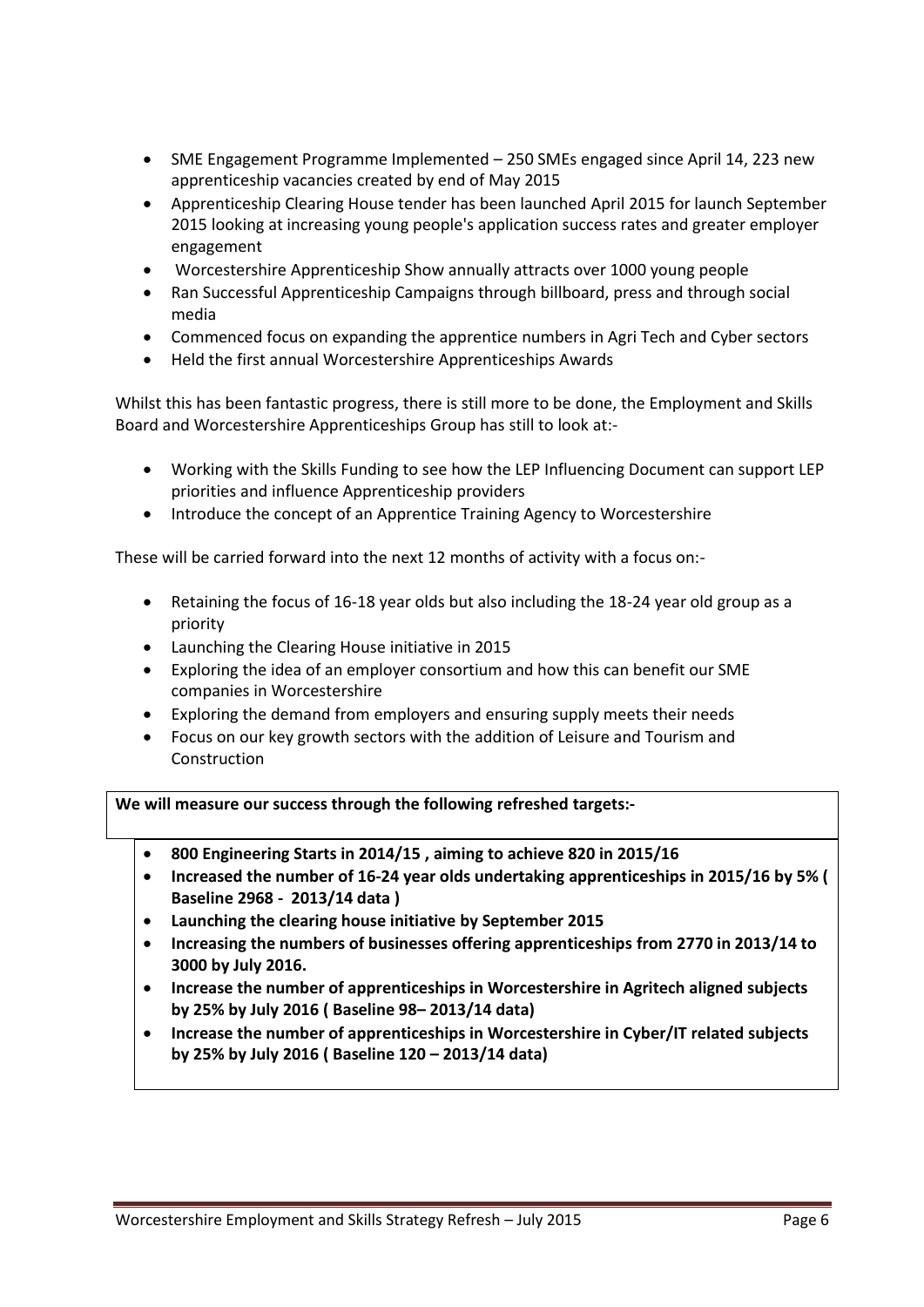#### *Developing graduate level opportunities;*

In the last two years, the Employment and Skills Board has been able to support the development of a range of graduate level opportunities in the following ways :-

- Support the Graduate to Business an ERDF programme which was shaped by the boards desire to increase the opportunities at graduate level.
	- o This programme has offered 48 one year placements and 5 three month placements.
- Work with the University of Worcester to explore lifelong learning opportunities related to Worcestershire's key economic sectors.

The board highlights this area of work as a priority for further development including:-

- Lobby to coordinate the approach to Graduate grants across the Worcestershire District Councils
- Exploring opportunities to develop graduate placements schemes with the University of Worcester and our local strategic businesses
- Need to explore opportunities for funding through European Structural and Investment Funds (ESIF)
- Need to look at the demand of Worcestershire employers versus the supply of graduates from our HE offer and how WLEP can influence the agenda
- Investigate opportunities to meet the needs of local employers through our HE offer and engage further employers into the local mechanisms.

#### **We will measure our success through the following refreshed targets:-**

- **All five districts to offer a coordinated grant programme for graduate recruitment by July 2016.**
- **University of Worcester graduate placement scheme in place for July 2016**
- **Funded ESIF programme around Graduate recruitment in place for Worcestershire by July 2016**
- **Work with our Higher Education and Further education partners to launch Higher education pathways in our key economic sectors:**
	- o **Engineering Degrees to be launched for September 2017 through the University of Worcester.**
	- o **Cyber HE pathway to be launched for September 2017**
	- o **Agritech HE pathway to be launched for September 2017**
	- o **Construction HE pathway to be launched for September 2017**

Following this strategy refresh, the ESB recognises the need to fully look at the role of lifelong learning including the role of Higher Education in Worcestershire's economy as part of the long term vision for Worcestershire and would envisage this being incorporated in the new strategy developed alongside the Strategic Economic Plan in 2016.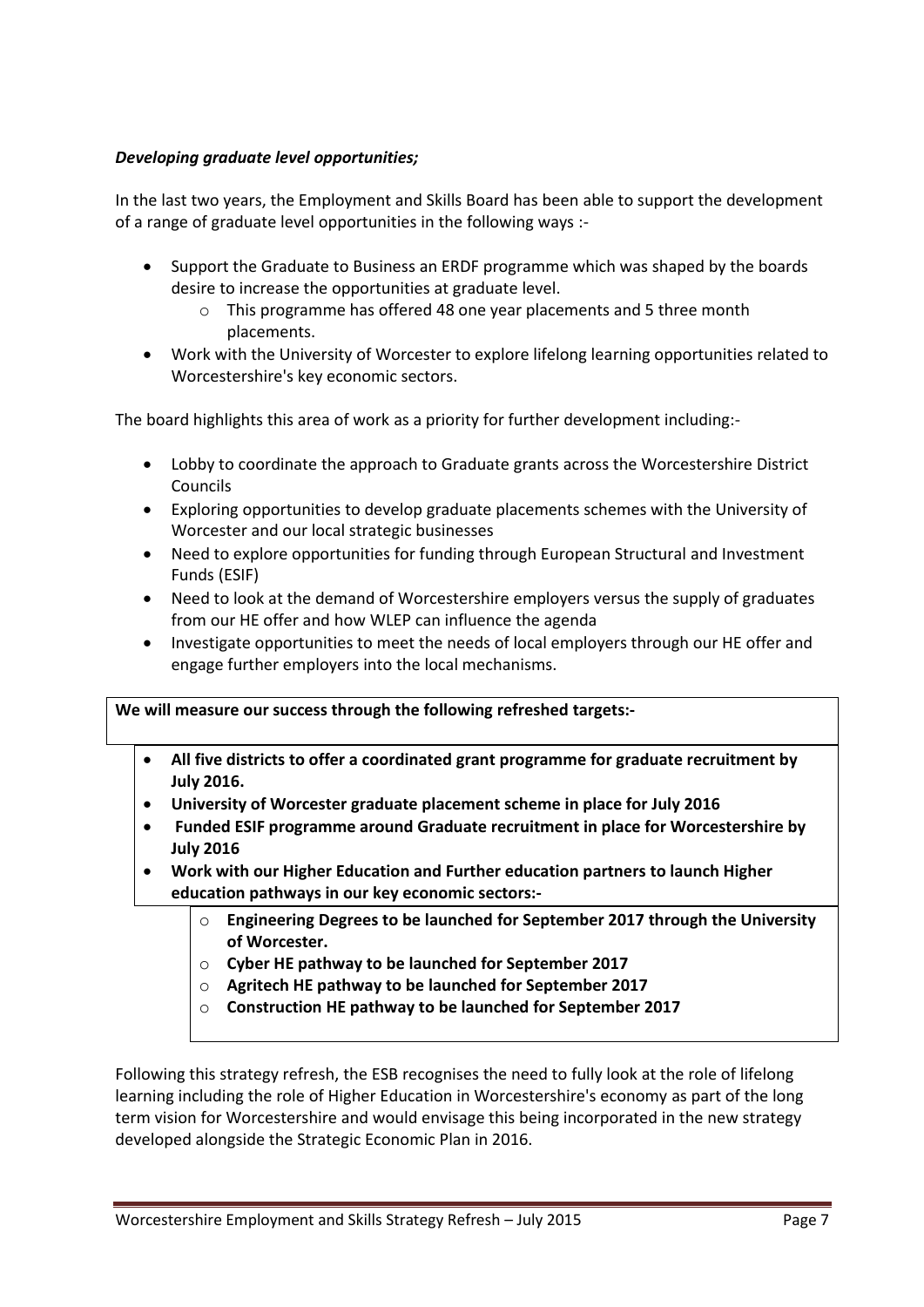#### *Increasing private sector investment in skills;*

In 2013, the County saw the introduction of European Social funding under the programme title "Skills Support for the Workforce", this programme aimed to fund training opportunities in SMEs within the key growth sectors. To date this programme has seen:-

- 734 Companies supported
- 2063 Employees upskilled

Whilst this programme has seen a positive reaction, there is a need to continue this momentum and skills buy in from businesses with a focus on our key sectors. WLEP ESB needs to look for funding opportunities to bring programmes of a similar nature into the county. Therefore the ESB has identified the need to:-

- Continue to identify funding to support employers to invest in skills
- Focusing on protecting businesses from Cybercrimes through supporting investment in Cyber skills
- Develop and implement a Leadership and Management development programme aimed at Level 2 and 3 skills for employees by September 2016
- Identify other themes for investment and lobby WLEP ESIF committee where required
- Work with our four Further Education colleges to minimise the impact of national funding cuts on workforce training and our economy
- Promote the role of lifelong learning and Higher Education in Businesses and the impact on productivity and growth for SMEs

**We will measure our success through the following refreshed targets:-**

- **Identify five new projects designed to support private sector investment in skills for Worcestershire by July 2016 including** 
	- o **Launch an ESIF programme around Cyber Skills for Worcestershire by July 2016**
	- o **Launch an ESIF Leadership and Management programme for Worcestershire by July 2016**
- **Engage 100 SMEs in Leadership and Management conference in July 2015**
- **Work with the National Cyber Skills Centre to raise cyber awareness in SMEs (400 businesses )**
- **Work with the four FE Colleges to assess the impact of funding cuts and where alternative community projects could be implemented.**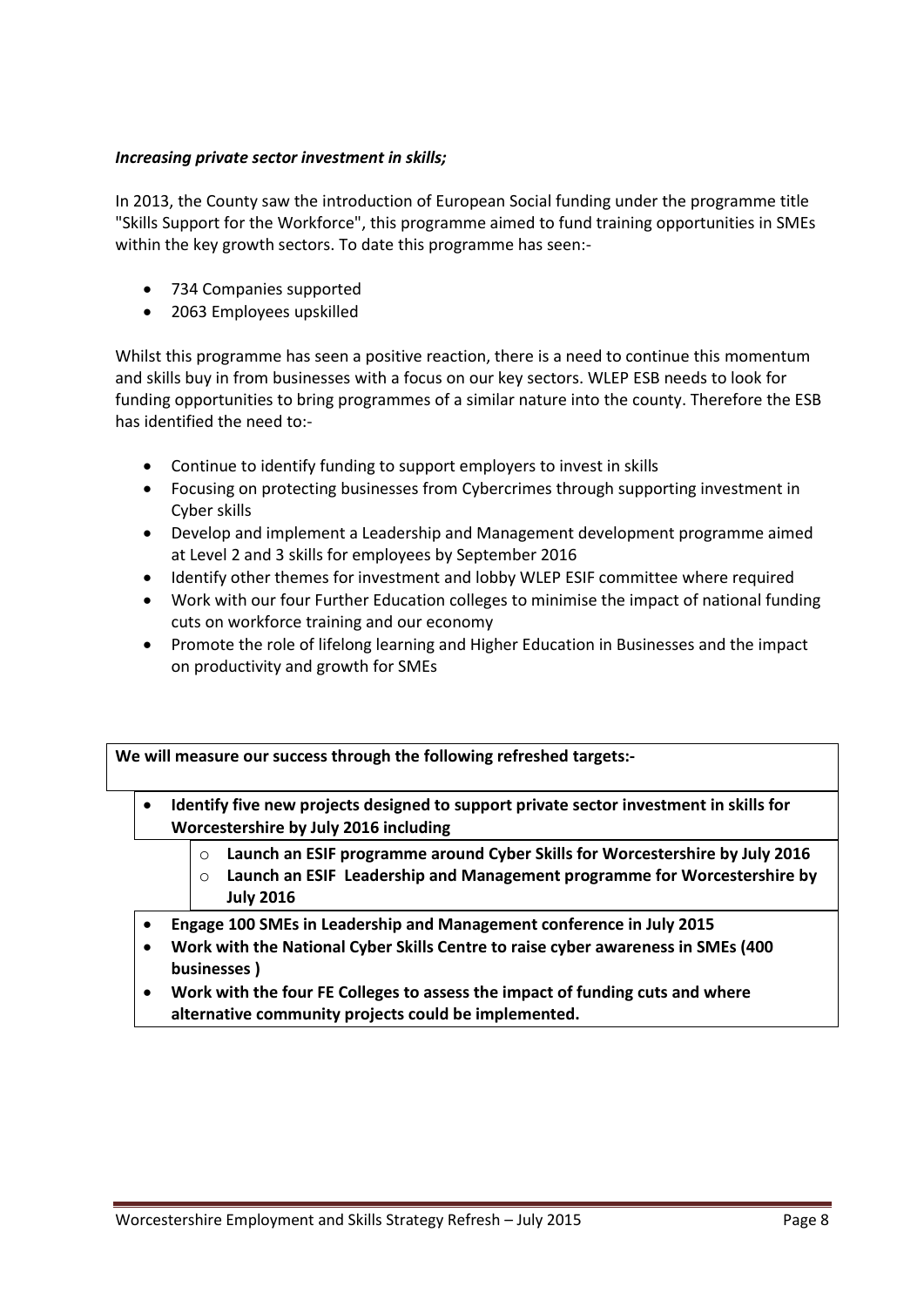#### **Priority 2: Strengthening the Relationship between Schools and Businesses**

#### *Building a clearer picture of skills required and increasing opportunities created under academy status.*

*Building a clearer picture of skills required;* since 2012, the Employment and Skills Board has had a clear focus on this activity and has developed a number of mechanisms to support young people to increase their awareness of and exposure to the world of work. To further this work the Employment and Skills Board set up a subgroup entitled the Connecting Schools and Business Group to move this forward.

The group's activity has been focused around three key areas:-

- Working with employers to generate quality work experience opportunities to offer our county's high school students
- Improving the communications and interactions between businesses and schools
- Providing mechanisms to support schools and young people in careers advice, in particular :-
	- $\circ$  To understand the parity between vocational education and traditional academic routes
	- $\circ$  To highlight the key industries in Worcestershire and their future employment opportunities
	- o To show the different entry levels into employment and the educational expectations of employers
	- o Implementing an Apprenticeship Schools Engagement Programme
- Supporting young people to understand the application and communication methods expected by employers and provide them with the tools to translate their academic and social skills onto paper

This has resulted in the following developments to facilitate careers advice :-

- *Worcestershire Skills Central* –launched in April 2014, this portal allows businesses to register their offers of support to schools including work experience, in school talks, site visits, guest speakers etc and for schools and their students to accept those opportunities and/or make requests for further support. To date this has seen :-
	- 83 Business registered to use
	- 471 Placements uploaded onto portal
	- 1131 Students registered on portal
- *Skills Competency Tool* launched alongside Worcestershire Skills Central, this tool supports young people to translate their educational and personal achievements into competences required by employers. To date this has seen 1970 student registrations.
- *Worcestershire Careers Central Website* Due to launch in summer 2015, the site will support young people, parents and careers advisors to map careers in Worcestershire and understand the educational expectations. To date , despite having had no formal launch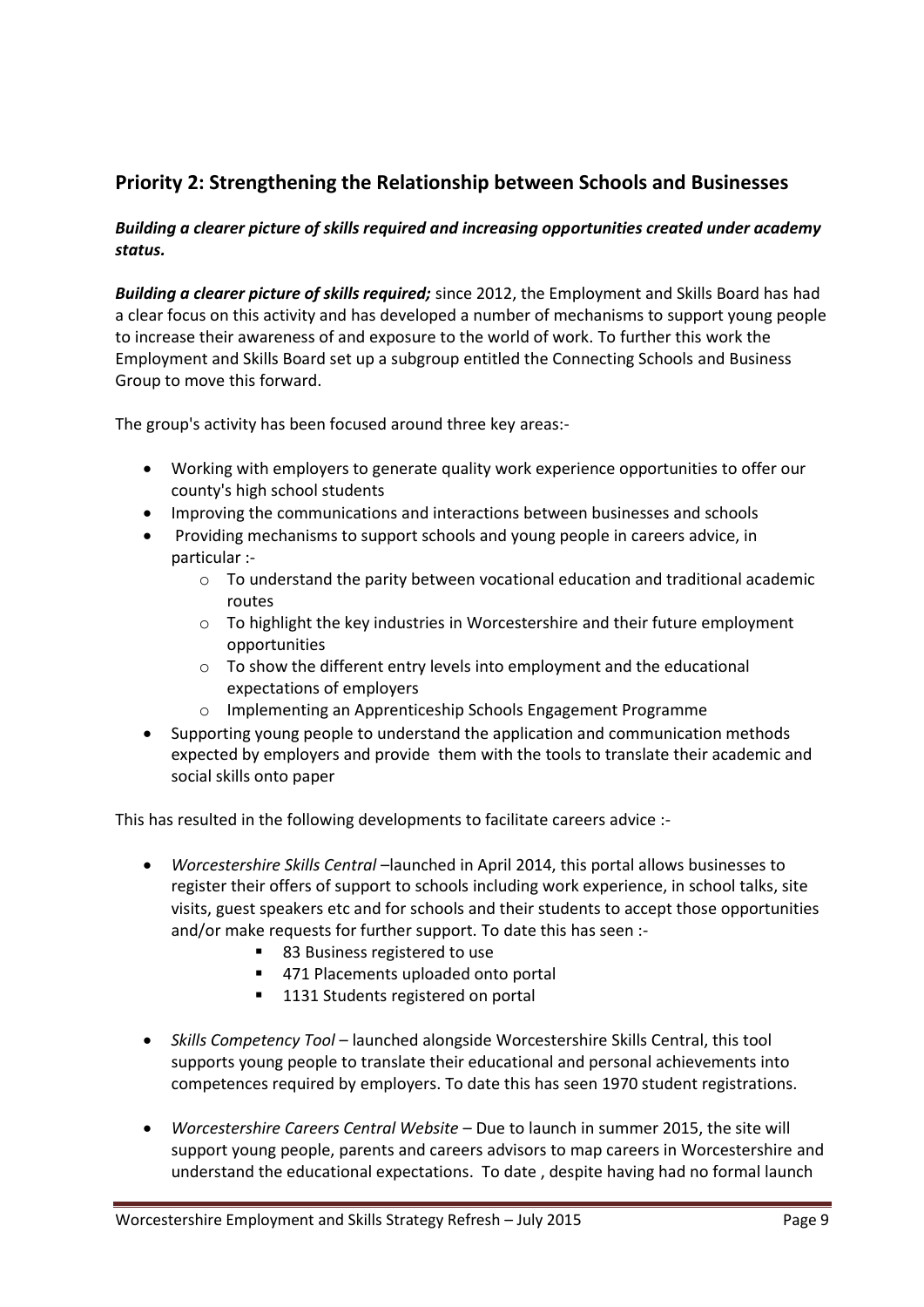for the online website and still being in development, general careers searches have already seen the site viewed by over 250 unique visitors showing a clear need for the site in the county.

- *Worcestershire Careers Central pdf* Due to launch in June 2015, the simplified printed version for use by careers advisors in 1:1 sessions.
- *Worcestershire Skills Show –* In 2015 the first skills show was held to highlight career opportunities in the county to young people, the event was a huge success with over 1200 young people attending throughout the day.

Whilst the activity around this theme continues and remains a continued focus for the ESB, the activity needs to be strengthened and the ESB has identified over the next 12 months the need to focus on :-

- Implementing a clear communications strategy for the overall programme to Parents, Careers Advisors, Schools and Young People
- Engage with our partner organisations such as the Chamber, Wider LEP boards, Worcestershire Business Central, District Councils etc to gain support for the programme through their communications and general business engagements
- Continue the momentum on the Business Engagement signing up more businesses both strategic and SMEs to the programme
- Continue the momentum with schools to use and engaging more with various tools resulting in positive interactions for young people
- Launch Worcestershire Careers Central Summer 2015
- Investigate the widening of these programmes to focus on other groups such as:-
	- $\circ$  18 24 year olds currently unemployed
	- o Further Education Colleges
	- o Higher Education Establishments
	- o Private Schools in Worcestershire
	- $\circ$  Worcester 6<sup>th</sup> Form College
- Continue to lobby Government to look at a consistent enforced approach to both careers advice and work experience in schools including request to run a pilot programme in Worcestershire
- Lobby Government through the LEP network to look at their approach to schooling and how it feeds the supply of employees into the workforce.
- Secure future funding for sustainability of programme.

#### **We will measure our success through the following refreshed targets :-**

- **125 New business engagements in 2015/16**
- **500 New work experience placements in 2015/2016**
- **1000 Registrations on Worcestershire Skills Central in 2015/16**
- **5000 Unique visitors to Worcestershire Careers Central in 2015/16**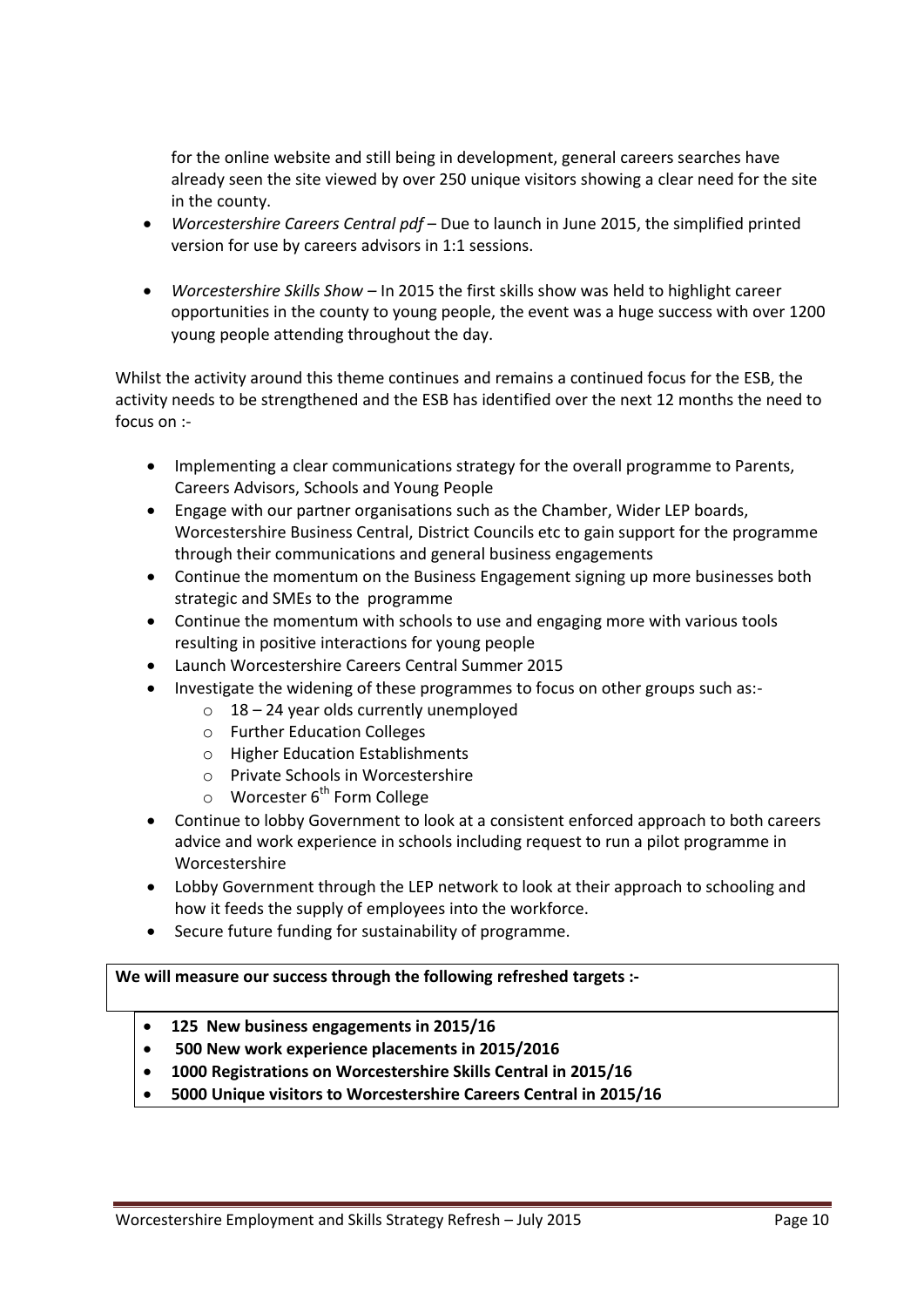#### *Increased opportunities created under Academy status;*

Whilst the initial strategy identified the need to work with academies and embed subjects into their core curriculums, academies through their very nature are independent of local authority control and therefore this has remained a difficult strand of work to move forward.

However following the Further and Higher Education review conducted by KPMG in May 2014, the report highlighted the need to examine future delivery options for 14-19 interventions and the appropriate models to meet the local employment needs and link with the Worcestershire County Council's Children's and Young Peoples Plan to provide high quality education. The ESB has moved this recommendation forward and to date this exercise has been concerned with the feasibility of a Science, Technology, Engineering and Maths (STEM) focused school under the auspices of a University Technical College (UTC). The feasibility study will be conducted by June 2015 and should this show sufficient demand from employers and demographic need, then this will result in the ESB supporting an application to develop a STEM focused UTC for opening in Worcestershire in 2018.

**We will measure our success through the following refreshed targets :-**

- **Following proven feasibility, Develop a successful University Technical College bid for January 2016**
- **Following proven feasibility, Open a University Technical College in Worcestershire in September 2018.**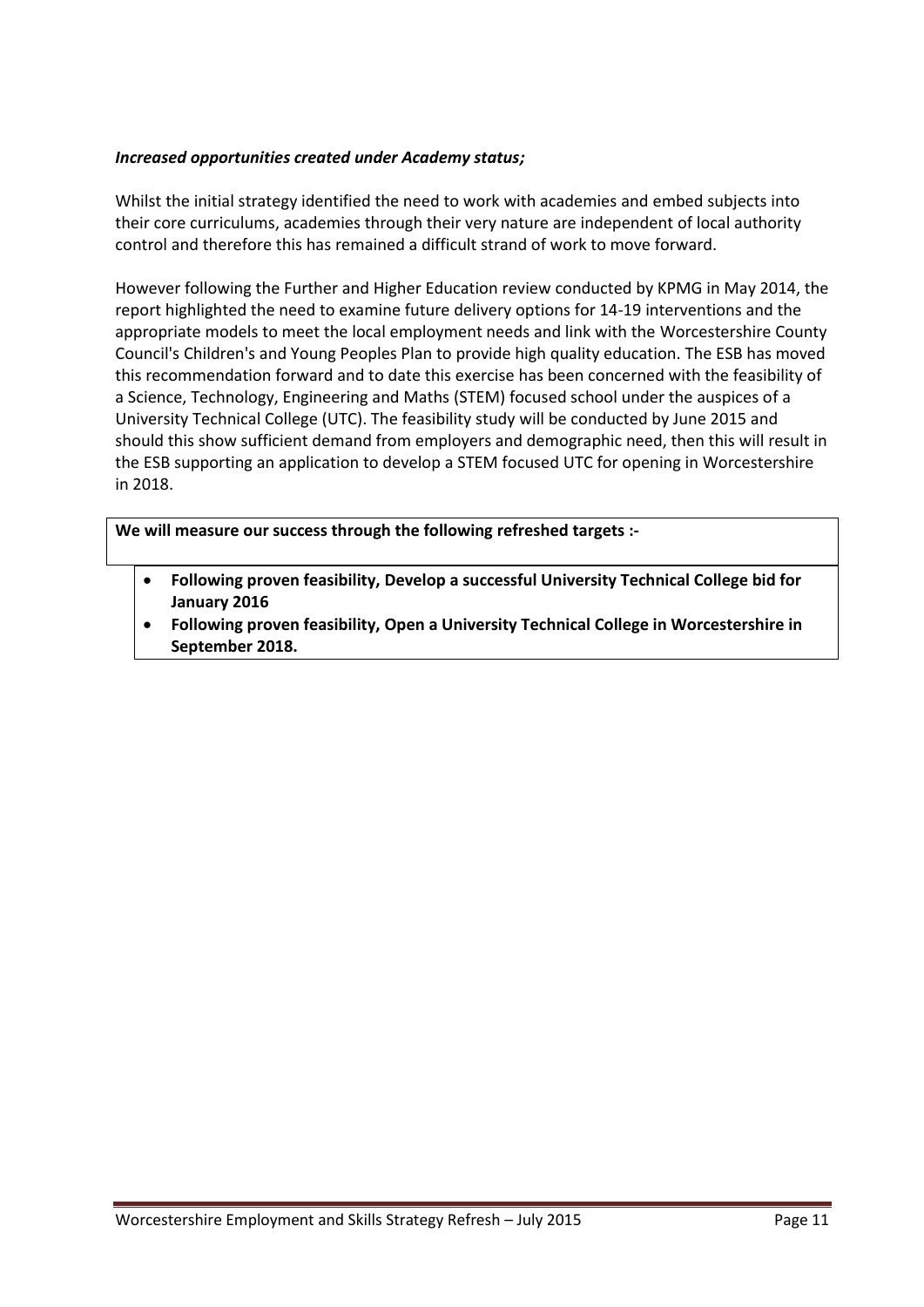### **Priority 3: Increasing Employability**

#### *Addressing youth unemployment; building better mechanisms to identify job opportunities and support local recruitment; and helping small businesses recruit.*

Since 2012, youth unemployment has decreased significantly across Worcestershire. In 2010/11 the rate of 18-24s on Jobseekers Allowance was 3165, 7.6% however as of March 31 $^{\rm st}$  2015, the rate is currently 1260 a rate of 3.3%, therefore representing since the inception of the strategy a decrease of 60%.

Since 2012, the ESB has launched the following initiatives to support this theme:-

- Launch of Employment Hubs initiative, opened in Kidderminster and Redditch, offering a one stop shop to the general public to offer support mechanisms to improve employment prospects and support to progress them into better career opportunities. Engaged with over 1700 young people to date.
- Worked with the Big Lottery to support the implementation of a £1 million Talent Match programme in Worcestershire, targeting young people who are furthest from the jobs market to support them to gain the skills they need to get into work. This programme is currently supporting 83 clients with over 25 in employment.
- Worcestershire Jobs Fayre, held in September over the last three years, this event has attracted over 8000 attendees through the Guildhall.
- Launch of Graduate to Business in November 2013, offering businesses grant funding to support the employment of graduates into SMEs. The programme has exceeded its targets offering 48 placements and supporting 15 graduates to start up their own businesses.
- Targeted Apprenticeship programme to focus on 18-24 year olds on JSA in Worcestershire over the next 12 months.

Alongside these interventions in 2014, Central Government announced its intention to work with LEPs to define local priorities using the European Structural and Investment Funds. This fundamental policy change means that Worcestershire LEP and the ESIF committee will have a greater voice in how money is spent in the county on this objective. This will support the ESB to ensure European programmes deliver for Worcestershire in supporting the increase of employability for adults.

However this theme has represented the most difficult challenge to the ESB as this traditionally is a hard to reach group which requires significant intervention. The ESB has acknowledged this theme as requiring additional focus and the ESB will therefore focus its attentions tol consider:-

- Identifying the pockets of 18-24 yr olds in the county requiring support
- Completing a mapping and gapping exercise to identify potential needs of the unemployed population of Worcestershire and how this fits into WLEP's European Structural Investment funds strategy
- Working with the Worcestershire County Council's NEETs strategy to add value to and support a no wrong door approach to NEET interventions across the county
- Working with the Worcestershire Apprenticeship Group's to include Traineeships and Study Programmes into the group's strategy
- Identifying the future priorities for the strategy including looking specific areas of intervention such as:-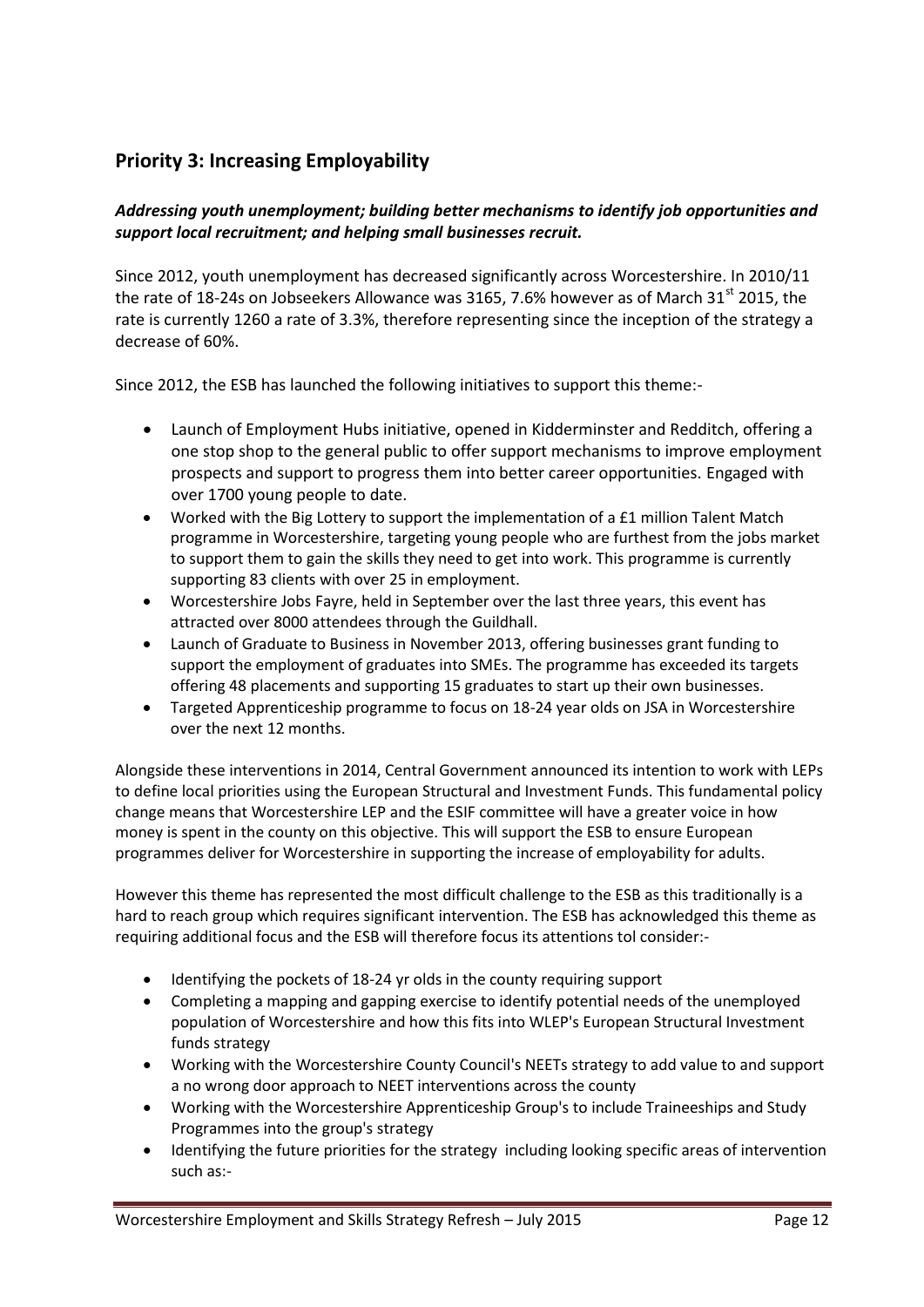- o Needs of pre Level 2 qualified residents
- o Needs of high growth age groups ie 50+ unemployed

Alongside this the ESB will continue to challenge national programmes such as DWP's flagship Work Programme to deliver for Worcestershire.

**We will measure our success through the following refreshed targets:-**

- **Implementing an Employment and Skills Board sub group to look at the needs of the 18- 24 year olds currently out of the labour market by September 2015**
- **Completed mapping and gapping exercise looking at the areas of support for the needs of unemployed residents by Autumn 2015**
- **Develop Strategy based on mapping and gapping exercise Spring 2016**
- **Develop ESIF funds social inclusion programme with ESIF committee including:-**
	- **ESF fund looking at working with NEETs implemented across County by Spring 2016**
	- **ESF Fund looking at working with Unemployed residents of Worcestershire across County by Spring 2016.**
- **Reduction in level of 18-24 year olds claiming JSA in County by 10% by July 2016 ( Baseline – 3.3% April 2015)**
- Reduction in the level of ESA claimants in County by 10% (Baseline 16450 claimants **(2.87% of population)– April 2014)**
- **Reduce the number of number of NEET individuals in Worcestershire by 10% in 2018**
- **Increase the number of economically active residents by 0.5%**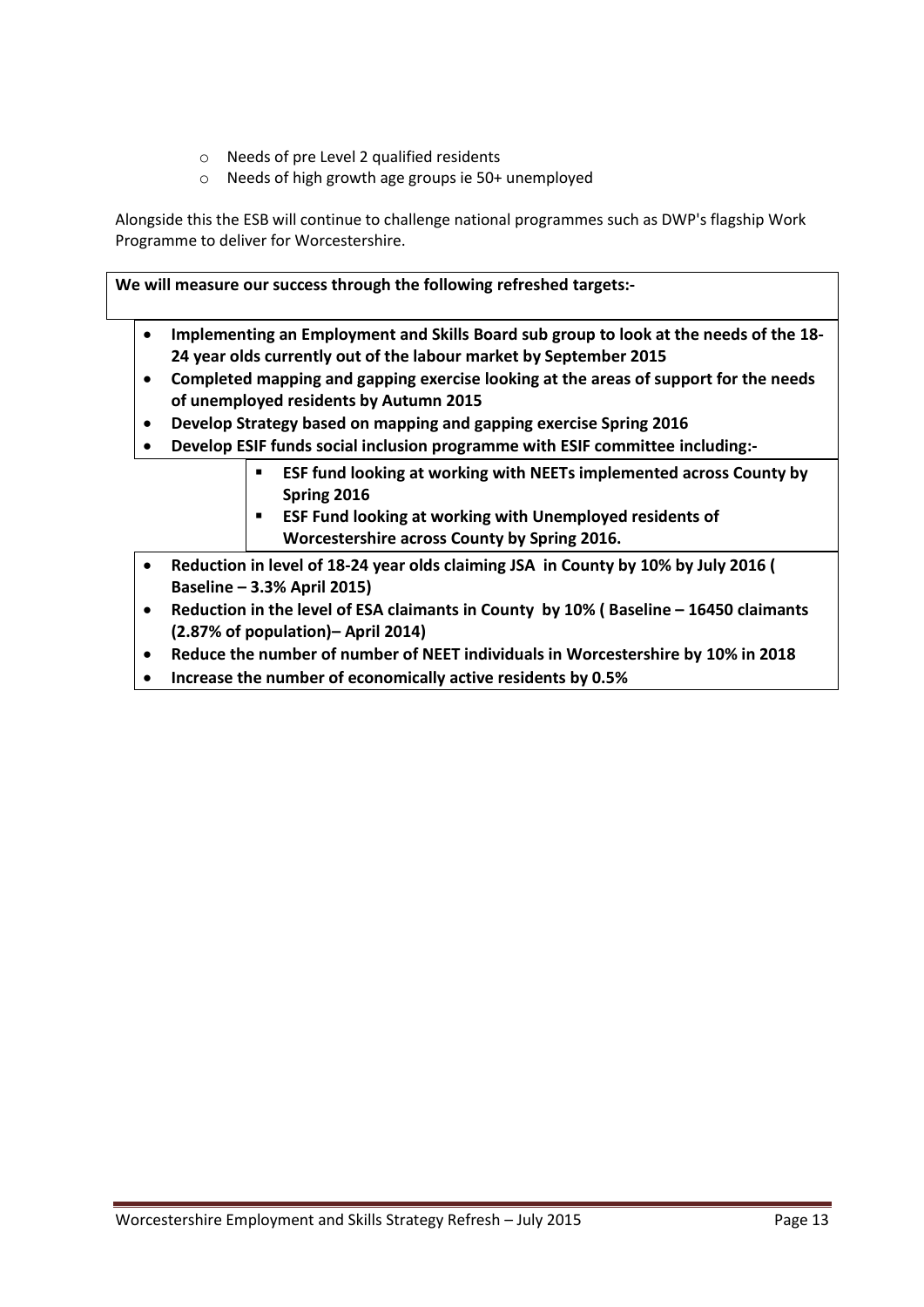#### **Connecting the Employment and Skills Board with the Worcestershire LEP Business Plan**

The Employment and Skills Board refocus , also then aligns with the wider Worcestershire LEP Business Plan, as follows :-

**Overall objective:** To build an internationally recognised, highly competitive, innovative business location with better productivity and sustainable economic growth **Overall goals:** 25k extra jobs, 2.9bn increase in GVA, 21.5k extra homes, by 2025, from 2013 baseline

| <b>Objectives</b>                                                          | <b>Goals</b>                                                                                       | <b>Strategic priorities</b>                                                                                                              | <b>Measures</b>                                                                                                                                                                          |
|----------------------------------------------------------------------------|----------------------------------------------------------------------------------------------------|------------------------------------------------------------------------------------------------------------------------------------------|------------------------------------------------------------------------------------------------------------------------------------------------------------------------------------------|
| Theme 1 - Improve skill<br>levels with focus on STEM,                      | Increase average salary levels by<br>3% by 2018                                                    | Increase the levels of competence in STEM<br>skills                                                                                      | Feasibility study for UTC with a potential for a Oct 15 bid.<br>HWGTA open Sept' 2015<br>Have 800 Engineering Apprenticeships filled from training<br>providers by 2015/16               |
| Cyber and Agri-tech skills                                                 | No. of residents with NVQ4+<br>increased by 4.5% by 2018                                           | Increase the levels of competence in Agri-tech<br>skills                                                                                 | Develop a skills strategy for the Agritech Sector by June 2015                                                                                                                           |
| Theme 2. Provide                                                           | 750 businesses offering work                                                                       | Provide young people with careers guidance for<br>getting a job within Worcs.                                                            | Careers progression guide - launched by July 2015<br>Portal roll-out - 150 businesses on portal by Autumn 2016<br>Skills competency tool - registration levels 2500 by September<br>2015 |
| businesses with the skills<br>they need through better<br>connections with | placements by 2016/17<br>To ensure that the number of                                              | Increase the number of apprenticeship<br>opportunities and the uptake level from young<br>people                                         | Apprenticeship clearing house in place by Sept 2015                                                                                                                                      |
| education                                                                  | individuals participating in an<br>apprenticeship remains at, or as<br>close to, 10,000 each year. | Increase the number of graduate opportunities                                                                                            | Support for graduate recruitment in place by March 2016                                                                                                                                  |
| Theme 3. Increase the                                                      | Increase the proportion of                                                                         | To support the most disadvantaged individuals<br>and those furthest from the labour market to<br>overcome barriers to participation      | To provide support for 10,200 inactive individuals through the<br>European Social Fund by 2021.                                                                                          |
| number of opportunities<br>with focus on<br>disadvantaged groups           | economically active individuals<br>by 2% by 2018                                                   | To promote inclusive labour markets by<br>providing jobseekers, inactive people and<br>NEETs with intensive tailored support, skills and | Reduce the number of NEET individuals in Worcestershire by<br>10% by 2018.                                                                                                               |
|                                                                            |                                                                                                    | training.                                                                                                                                | To ensure the claimant count, and youth (18-24) claimant<br>count proportions continue to decrease or maintain the<br>current low level.                                                 |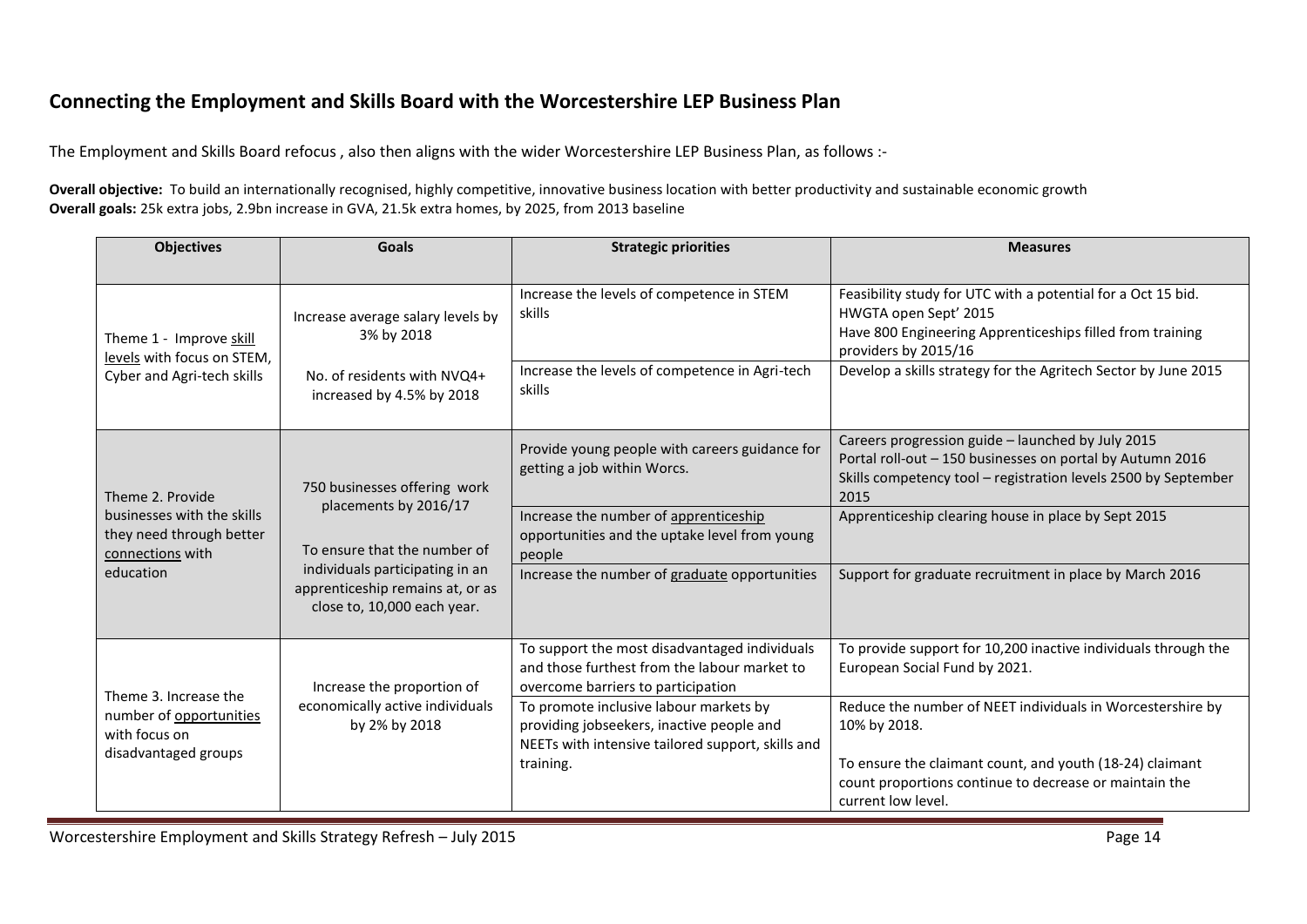#### **ESB Employment & Skills Monitoring – July 2015**

#### **Summary County & National statistics (incl. change on last year)**

## **Employment &**

Education (NVQ4+s) is a mixed message locally, more individuals have an NVQ4+ (39.4%) than the region (35%) almost reaching national rates (41.3%), and conversely there are more individuals in Worcestershire with no qualifications (8%), vs the regional and national rates (7.8%, and 4.9% respectively).

| __________________                                                                                                                                                                                                                                                                           |                         |                             |                |                       |         |                       |  |
|----------------------------------------------------------------------------------------------------------------------------------------------------------------------------------------------------------------------------------------------------------------------------------------------|-------------------------|-----------------------------|----------------|-----------------------|---------|-----------------------|--|
| <b>Skills</b>                                                                                                                                                                                                                                                                                |                         |                             | Worcestershire |                       |         | England               |  |
| Worcestershire's employment data shows excellent growth matching rates seen before the recession (78.3%, highest since March 2007), and                                                                                                                                                      |                         | Date                        | Value          | % Change              | Value   | % Change              |  |
| higher than regional and national levels. Claimant count unemployment reductions reflect this trend, but are starting to slow as the labour<br>market returns to a non-recession status quo.                                                                                                 | Employment              | Q4 2014                     | 78.3%          | 1.0%<br>$\sqrt{N}$    | 72.4%   | $0.2%$ $\uparrow$     |  |
|                                                                                                                                                                                                                                                                                              | <b>Claimant Count</b>   | May 2015                    | 1.2%           | $-0.7%$<br>NZ.        | 1.7%    | $-0.8\%$ $\downarrow$ |  |
| Salaries remain a problem in Worcestershire, lower than regional and national rates and a key indicator of low profits and low productivity<br>within business. The strong growth in Worcestershire's salary is a very positive sign (in context, since the beginning of 2013, inflation has | Youth Claim. Ct.        | May 2015                    | 2.3%           | $-1.3%$<br>تباد       | 2.5%    | $-1.7\%$ $\downarrow$ |  |
| dropped from below 3% to 0.1% in May 2015).                                                                                                                                                                                                                                                  | $NVO4+$                 | 2014                        | 39.4%          | $-0.7%$<br>NZ.        | 41.3%   | $0.5%$ $\uparrow$     |  |
|                                                                                                                                                                                                                                                                                              | 8%<br>No Quals.<br>2014 | 0.2%<br>$\hat{\mathcal{L}}$ | 4.9%           | $-0.4\%$ $\downarrow$ |         |                       |  |
| Education (NVQ4+s) is a mixed message locally, more individuals have an NVQ4+ (39.4%) than the region (35%) almost reaching national rates<br>(4.30) and conversive there are more individuals in Morectorshire with no qualifications (80), we the regional and national rates (7.80) and   | Av. Annual Salary       | 2014                        | £23.977        | 3.9%                  | £27.487 | $0.4\%$ 1             |  |

Apprenticeship levels are highly unbalanced, with intermediate levels remaining the most common (1,370 apprenticeships), followed by Advanced (990, although the hardest hit level at -36.6% between 2012/13 and 2013/14) and then Higher (at only 140 apprenticeships in Worcestershire).

The general decrease in apprenticeship starts has effected all sectors locally, regionally and nationally. One exception to this, is shown on the right - where the local Engineerning and Manufacturing sector has increased in provision despite the national decrease.

| <b>Apprenticeships</b>                                                                                                                                                                                                                                                                                                      | Apprenticeship participation | 2013/14 | 9,480 | $-2.87%$ | 851,500 | $-1.97%$             | ╶╶┺╌                      |
|-----------------------------------------------------------------------------------------------------------------------------------------------------------------------------------------------------------------------------------------------------------------------------------------------------------------------------|------------------------------|---------|-------|----------|---------|----------------------|---------------------------|
| The number of apprenticeships in recent years have shrunk from the recent peak in 12/13. This is most likely due to policy changes reducing<br>funding for the 25+ age group, which shrunk by 26.3% between the 2012/13 and 2013/14 academic years, whereas the 16-18 age group has<br>grown by 4.3% in the same timeframe. | Apprenticeship starts        | 2013/14 | 4.820 | $-15.3%$ | 434.600 | $-13.8\%$ $\sqrt{ }$ |                           |
|                                                                                                                                                                                                                                                                                                                             | Engineering & Manufact.      | 2013/14 |       | 11.6%    | 63,850  | $-2.5%$              | ື                         |
|                                                                                                                                                                                                                                                                                                                             | 16 - 18s age group           | 2013/14 | 1,220 | 4.3%     | 118,200 | 4.6%                 | $\mathcal{P}$             |
| Apprenticeship levels are highly unhalanced, with intermediate levels remaining the most common (1,370 apprenticeships), followed by                                                                                                                                                                                        | 25+ age group                | 2013/14 | 1.910 | $-26.3%$ | 159.300 | $-30.0%$             | $\rightarrow \rightarrow$ |

| <b>NEETs &amp; Allowances</b>                                                                                                                                                                                                                                                                | <b>NEETs</b>         | May 2015 | 3.8%  | $-0.9%$ | 4.8%  | $-0.6%$ | NZ.    |
|----------------------------------------------------------------------------------------------------------------------------------------------------------------------------------------------------------------------------------------------------------------------------------------------|----------------------|----------|-------|---------|-------|---------|--------|
| The rate of NEET individuals in the county has decreased at a faster pace than regional and national averages – reaching a low of 3.8% (vs. 5.2%<br>regionally, and 4.8% nationally). This may be partially due to methodological advances making the local data significantly more accurate | <b>DLA</b> claimants | 2014     | 4.41% | $-0.2%$ | 4.85% | $-0.2%$ | الخالد |
| recently                                                                                                                                                                                                                                                                                     | IS claimants         | 2014     | 0.93% | $-0.2%$ | 1.23% | $-0.2%$ | - √∞   |